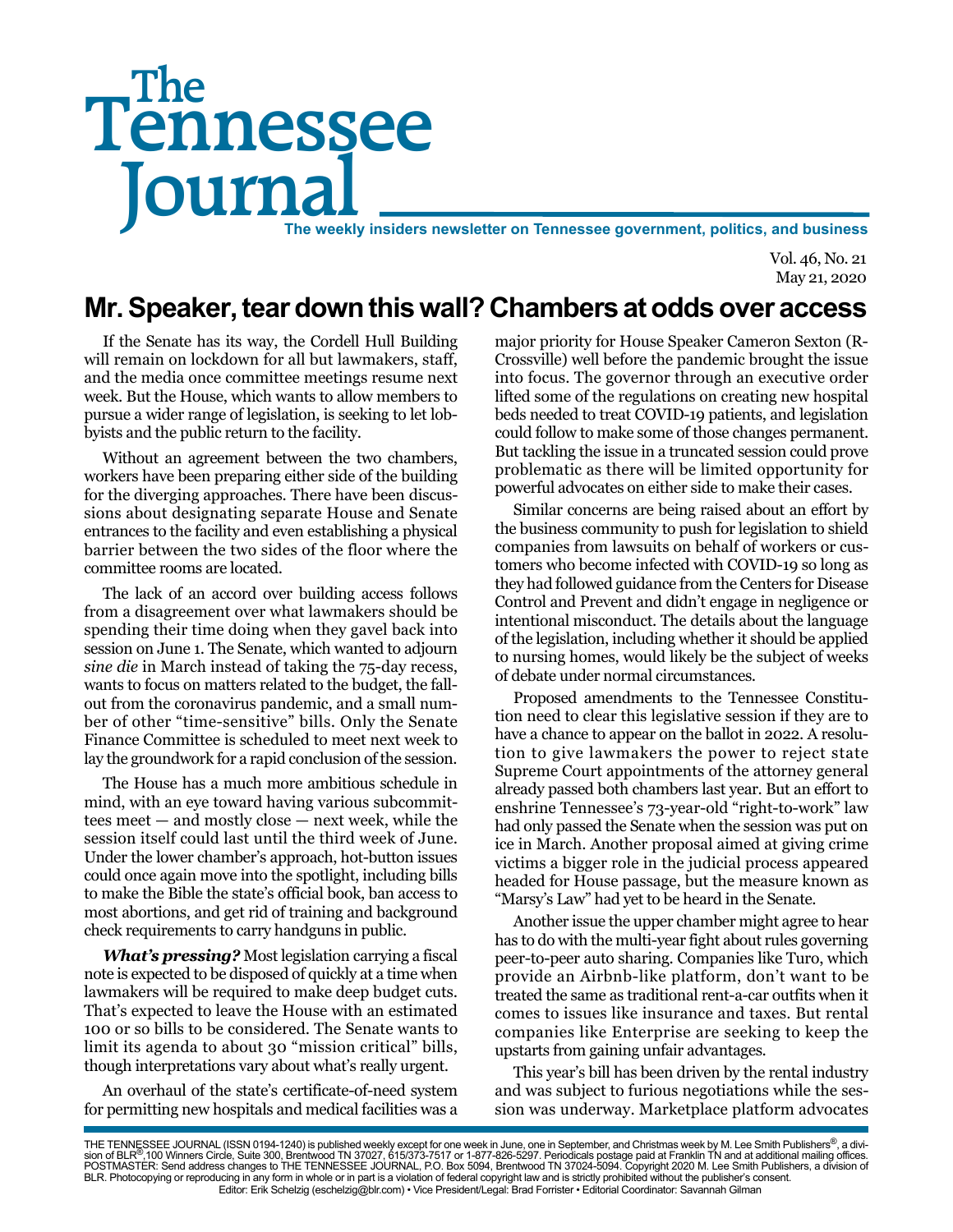now fear they could be railroaded during the limitedaccess session and raise questions about why the issue can't wait until next year. Auto rental companies argue their sector is among the most severely affected by the coronavirus as travel has evaporated, and that allowing unfettered competition from peer-to-peer platforms could push them closer to the brink.

The conservative Beacon Center this week began circulating a position paper to lawmakers urging them to focus on making permanent — and expanding — deregulation measures taken through Gov. Bill Lee's executive orders during the pandemic. They include getting rid of certificate-of-need regulations for medical facilities, expanding access to telemedicine, and loosening licensing requirements for healthcare workers. The think tank is also calling for renewed efforts to save on prison costs and reduce infection risks by avoiding incarceration for nonviolent offenders.

*Per diem.* The interrupted session meant lawmakers had to forgo what would have been up to five more weeks of lodging, meal, and travel allowances. For each one living outside of a 50-mile radius of the Capitol, that would have amounted to about \$5,700 worth per diems, plus an average of \$811 in mileage reimbursements. While the money is meant to defray costs of living in Nashville, many lawmakers find living and dining accommodations that cost far less and pocket the balance. Each full week lawmakers are in session will cost about \$118,500 in per diems and \$15,500 in mileage.

*Political considerations.* Speculation among the Capitol crowd has focused on whether Sexton has been backing members' desire for a less restrictive session in order to show to GOP colleagues he's not too closely tied to Senate Speaker Randy McNally (R-Oak Ridge), his political mentor and a longtime ally.

#### *From the courts*

#### **Voucher appeal arguments won't be heard until new school year begins**

The state Court of Appeals denied a motion to lift an injunction on the implementation of the state's new school voucher program while the state pursues a legal challenge of a lower court's ruling that the law is unconstitutional. The decision means the state Education Department isn't allowed to process applications or otherwise dedicate resources to getting Gov. Bill Lee's signature Education Savings Account program off the ground until after the appeal is decided.

The appeals court set oral arguments for Aug. 5, which is one day after the new academic year is scheduled to begin in Nashville and the week before the planned return of students in the Shelby County Schools system. Those are the only school districts where the voucher law applies, and only for students whose parents earn less than 2.6 times the federal poverty guidelines, or \$66,950 for a family of four.

Nashville Chancellor Anne Martin ruled earlier this month the law violated the home rule amendment of the Tennessee Constitution by applying to only two of

95 counties without giving either local governing bodies or voters a say. Attorney General Herbert Slatery's office argues educational matters are the sole purview of the state, and that home rule protections should apply because local school boards are separate from the operation of county government.

Lee caused a bit of an uproar when he initially told reporters he would continue to urge parents to apply for the voucher program while the appeal was underway. Slatery later that day filed a motion requesting Martin to put a stay on the injunction, which she ultimately denied. The judge said from the bench she took no offense from the governor's comments because she assumed he "was not prepared for the question" asked during a press conference. Court watchers perceived that comment as the legal equivalent of "bless his heart."

Some legal twists could affect the case. Voucher supporters could try to appeal the denial of the motion to lift the injunction to the Supreme Court. Or the justices could bypass the intermediate court by reaching down and taking over the entire case. It takes two of five justices to agree to hear an appeal, but three to reach down. It's unclear whether either step would hasten proceedings to the point where the challenge could be decided before the start of the academic year — provided, of course, the pandemic allows schools to start on time.

*Candy crushed.* Rutherford County law enforcement officials made a big media splash in early 2018 after their "Operation Candy Crush" busted 23 convenience stores for selling gummy candies purportedly containing "marijuana derivatives." But the case almost immediately began to unravel when it turned out there was no evidence the gummies contained anything other than CBD made from legal hemp. The charges against the store owners were dismissed and expunged.

The 6th Circuit U.S. Court of Appeals late last week upheld a lower court's ruling that Rutherford County Sheriff Mike Fitzhugh, District Attorney General Jennings Jones, and assistant DA John Zimmerman aren't immune from being sued by the store owners for unlawful prosecution. Appeals Judge Julia Gibbons of Memphis wrote the opinion in the unanimous decision, which clears the way for the case to head to trial.

According to testimony presented in court, the defendants pushed for the raids despite misgivings by deputies who questioned why they were targeting small businesses but not large retailers like Amazon. The Tennessee Bureau of Investigation also warned it didn't have the testing equipment available to determine whether the gummies contained CBD made from hemp or illegal THC extracted from marijuana.

Zimmerman allegedly urged investigators to "move quickly" because he wanted to get the case to the grand jury before state lawmakers could take up legislation plaintiffs identified as a bill seeking to specify that hemp products are not subject to civil forfeiture. The bill was introduced by Sen. Steve Southerland (R-Morristown) and then-Rep. Raumesh Akbari (D-Memphis) two weeks before the raids were launched. It was taken off notice the following month.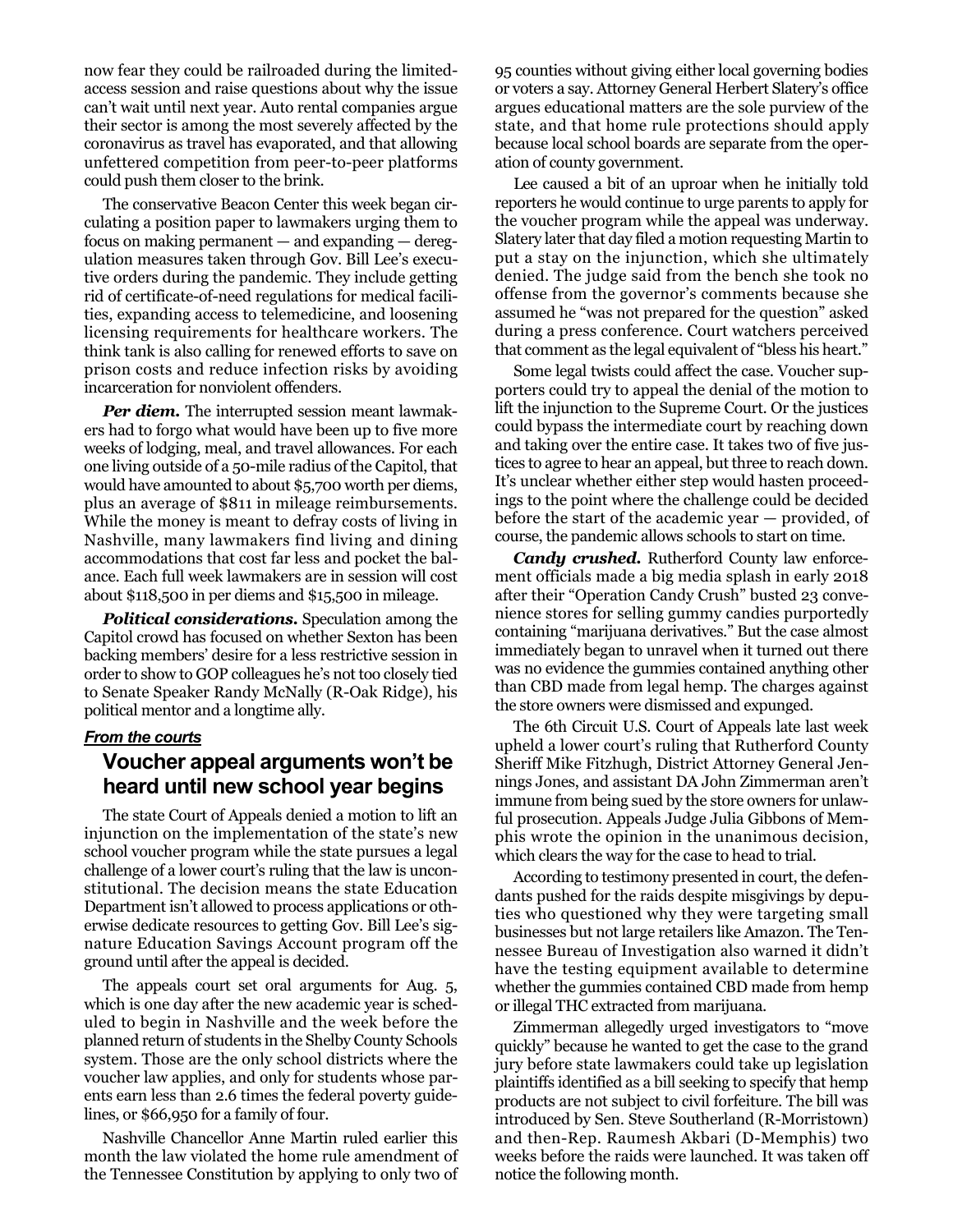## Tennessee News Digest

● A more than two-month shutdown of the Tennessee Aquarium in Chattanooga caused administrators to eat into half of \$5 million in reserve to keep its animals cared for. Under its reopening plan, about 150 visitors an hour, or 1,200 a day, will be allowed into the aquarium. That's down from a high of about 3,750 a day when no restrictions are in place.

● The state Supreme Court on Tuesday broadcast oral arguments in three cases

on its YouTube channel. It was the first time the state's highest court has streamed its proceedings in real time. ● Loudon County Mayor Buddy Bradshaw announced 57 workers at Monterey Mushrooms had tested positive for COVID-19. Most were asymptomatic. ● General Motors announced plans to buy enough solar power from the Ten-

nessee Valley Authority by 2022 to power its entire Spring Hill plant.

● SmileDirectClub Inc. is suing NBC for defamation for a news story questioning the safety and effectiveness of its invisible teeth aligners. The lawsuit seeks \$2.85 billion in damages. The Nashvillebased company last year announced plans to more than double its Middle Tennessee employment to 3,600 jobs. SmileDirectClub said its market capitalization fell by \$950 million after the report aired. NBC stands by its reporting.

*Capitol police powers.* Freshman Rep. Bruce Griffey (R-Paris) requested a legal guidance from the attorney general about whether Capitol police and sergeants-at-arms have the authority to arrest people for violating a state law making it a misdemeanor to obstruct or interfere with public meetings. Slatery opined state troopers have the same enforcement authority at the Capitol as when they're working elsewhere but that sergeants-at-arms have no freestanding powers to make arrests without special authorization by their respective chambers.

Griffey's question specifically asks whether arrests can be made on the second floor of the Capitol on the basis of the law, which makes it a crime for a person to interfere with meetings "by physical action or verbal utterance." Loud protests outside the House and Senate chambers over issues ranging from the Nathan Bedford Forrest bust to abortion rights have become common in recent years. Slatery said nothing in state law prevents arrests from being made during the legislative session under that section of the code, but didn't wade into whether First Amendment protections in the U.S. Constitution might come into play.

Slatery cited a 1988 opinion by then-Attorney General Michael Cody about the arrest powers of the Capitol Hill Police, an entity that has all but disappeared in recent years as the Tennessee Highway Patrol has taken over security at the Statehouse. As recently as 1998, the Capitol Hill Police had its own commander and 26 officers. But they haven't been replaced as they have retired or joined the THP. Only one remains on duty today.

#### *From the campaign trail*

#### **Sethi, Hagerty reserve heavy dose of summer television advertising time**

With the U.S. Senate race showing signs of emerging from its pandemic-induced hibernation, the campaigns of Republican rivals Manny Sethi and Bill Hagerty are preparing to spend heavily on a coming air war. Sethi has reserved \$1.4 million of advertising time from June 22 through the Aug. 6 primary. Hagerty has put in for \$1.2 million worth of ads starting on July 10.

The spots are scheduled to run on broadcast TV and Fox News. Nothing prevents candidates from canceling or buying more time, though rates generally increase the closer it gets to the airing date. And while this year's race won't come anywhere near the saturation advertising of the 2018 Senate contest between Marsha Blackburn and Phil Bredesen, the choice advertising slots tend to go quickly.

According to Advertising Analytics, both campaigns have run about \$1.5 million worth of broadcast and cable ads to date. Hagerty has spent another \$242,000 on digital ads and \$46,000 on radio. Sethi has spent about \$88,000 on digital and nothing on radio. Among the remaining GOP candidates, George Flinn has bought \$99,000 worth of digital ads and Byron Bush paid \$96,000 for TV spots earlier this year.

*Flame out.* Tennessee canceled a \$5 million order for protective masks and gowns from Blue Flame Medical LLC, a company founded by Republican political consultant Mike Gula, after it failed to deliver the equipment at the promised price, *The Wall Street Journal* reported. Gula's company lost hundreds of millions of dollars in business with various states, and the Justice Department has launched a criminal investigation.

Gula launched Blue Flame in March, a sudden shift in professional focus from his previous work as a Washington-based fundraiser for a variety of GOP campaigns and political action committees. The negative coverage sent politicos scouring the disclosures to see which candidates had a professional relationship with him. They include U.S. Rep. Chuck Fleischmann (R-Chattanooga), who paid Gula \$12,858 in the first quarter of this year.

Then there's Sethi, who paid \$10,600 to another Gula company called the Doc Shop in the fourth quarter of last year. Gula in February sent emails to Washington contacts trying to set up meetings with the candidate when he was in town. The Sethi camp said it had signed on with another D.C. fundraiser, Stacie Monroe, and was unaware she was operating the Doc Shop with Gula.

But there's another curious twist. An October email from Gula has emerged in which he tries to round up donors for a Hagerty fundraiser. The Hagerty camp is mystified by the email, saying it had never seen it before this week. Hagerty never met or paid Gula and wasn't in D.C. on the date of the purported fundraiser.

*Endorsement.* State Rep. Gloria Johnson was endorsed by former Democratic presidential candidate Elizabeth Warren for her re-election bid to House District 13 in Knoxville. House Republican Caucus Chairman Jeremy Faison in a not-so-surprising response endorsed Johnson's GOP opponent, Elaine Davis.